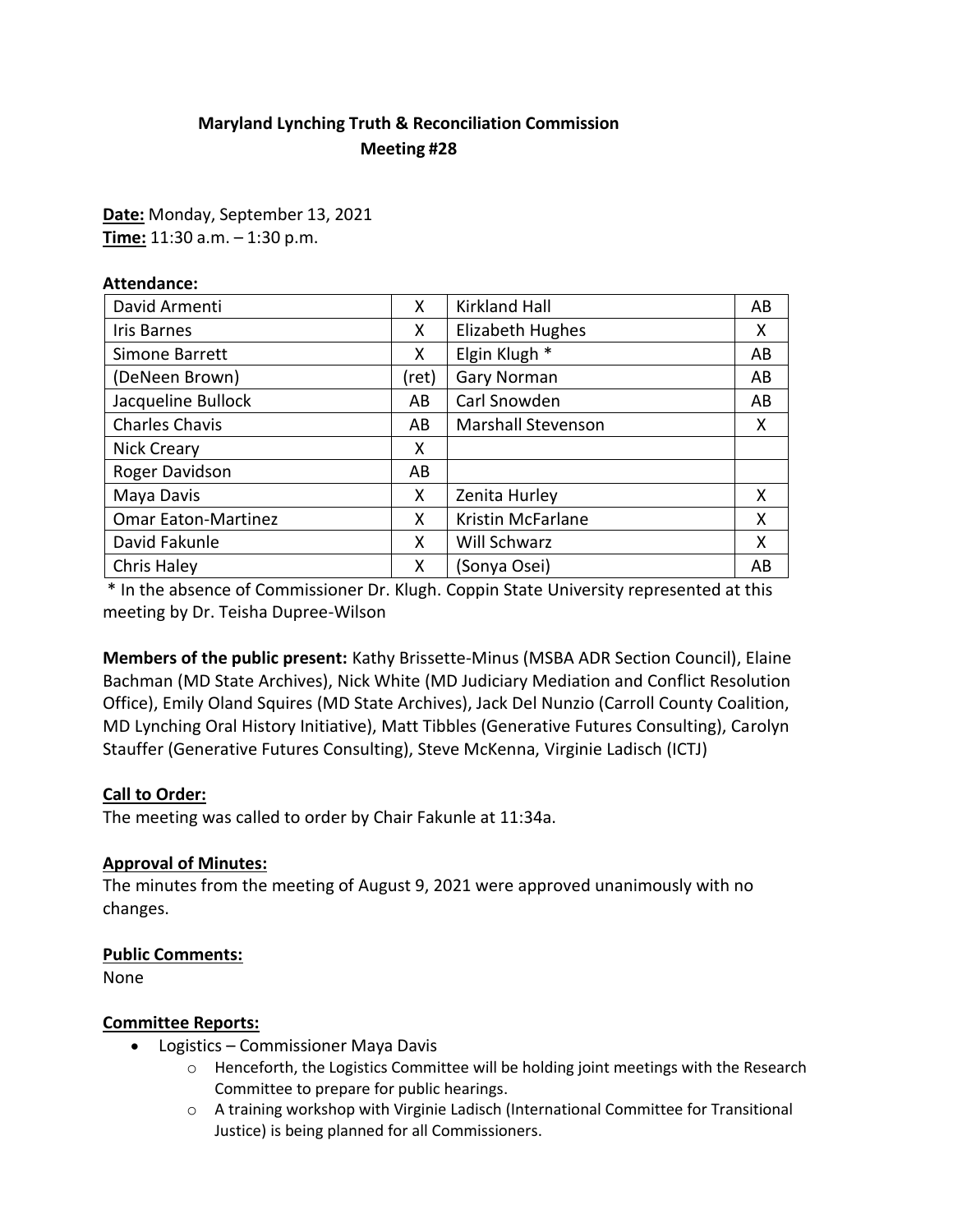- Research Commissioner David Armenti
	- $\circ$  Committee is focusing on tightening up compilation of case study information for upcoming hearings (Allegany, Calvert + St. Mary's, Anne Arundel, Carroll + Frederick).
	- $\circ$  More information on William Burns has been received, will be included in upcoming Allegany County hearing.
	- $\circ$  Applicants for genealogist and historian contracts have been reviewed, follow up questions to candidates submitted through OAG. Expect decision on both contracts in the next couple of weeks
	- $\circ$  Project manager position applicants also under review and decision expected to be made shortly.
- Reconciliation Vice Chair Dr. Charles Chavis
	- o No report

#### **New Business:**

- At the prompting of Commissioner Norman, The Maryland Judiciary's [Mediation and](https://www.courts.state.md.us/macro) [Conflict Resolution Office](https://www.courts.state.md.us/macro) (MACRO) has secured the services of a contractor, Generative Futures Consulting, LLC, to offer facilitator training on trauma-informed listening and dialogue circles focused on truth-telling, racial justice, and trauma transformation. Nick White of MACRO and Carolyn Stauffer (Generative Futures) discussed the training
	- $\circ$  A total of 8 sessions will be offered around the state, in sequence and schedule anticipating public hearings.
	- $\circ$  Training will be made available to local coalitions and other interested community members.
	- o Training is intended to help coalitions conduct upcoming public hearings and will also be useful in continuing the community conversations after the hearings are over and the difficult work of healing and reconciliation continues.
- Commissioner Davis shared hearing template with Virginie Ladisch of International Committee for Transitional Justice who will offer info session on TRCs for interested coalition leaders and has also agreed to conduct a session for Commissioners at a date/time TBD.
- Ms. Hurley indicated that MD State Troopers have been requested to provide security at hearings.
- Ms. Hurley and Ms. McFarlane have provided feedback to Vice Chair Chavis regarding proposed Allegany County participation agreement.
- Ms. Hurley announced she has reached out to State Attorneys General Association to help bolster local law enforcement participation as required under terms of DOJ Emmett Till grant.
	- o PG County State's Attorney Aisha Braveboy suggested stronger law enforcement perspective should be involved in making recommendations that involve law enforcement.
	- $\circ$  A suggestion is that law enforcement representatives from local jurisdictions should be part of conversations moving forward in preparing from hearings; outreach should also be made to Federal representatives
- Vice Chair Chavis announced he has reached out to MPT and C-Span in attempt to get coverage for upcoming Allegany County hearing.
- Commissioner Dr. Barnes suggested that if a flyer is developed, each Commissioner can distribute it to his or her network contacts.